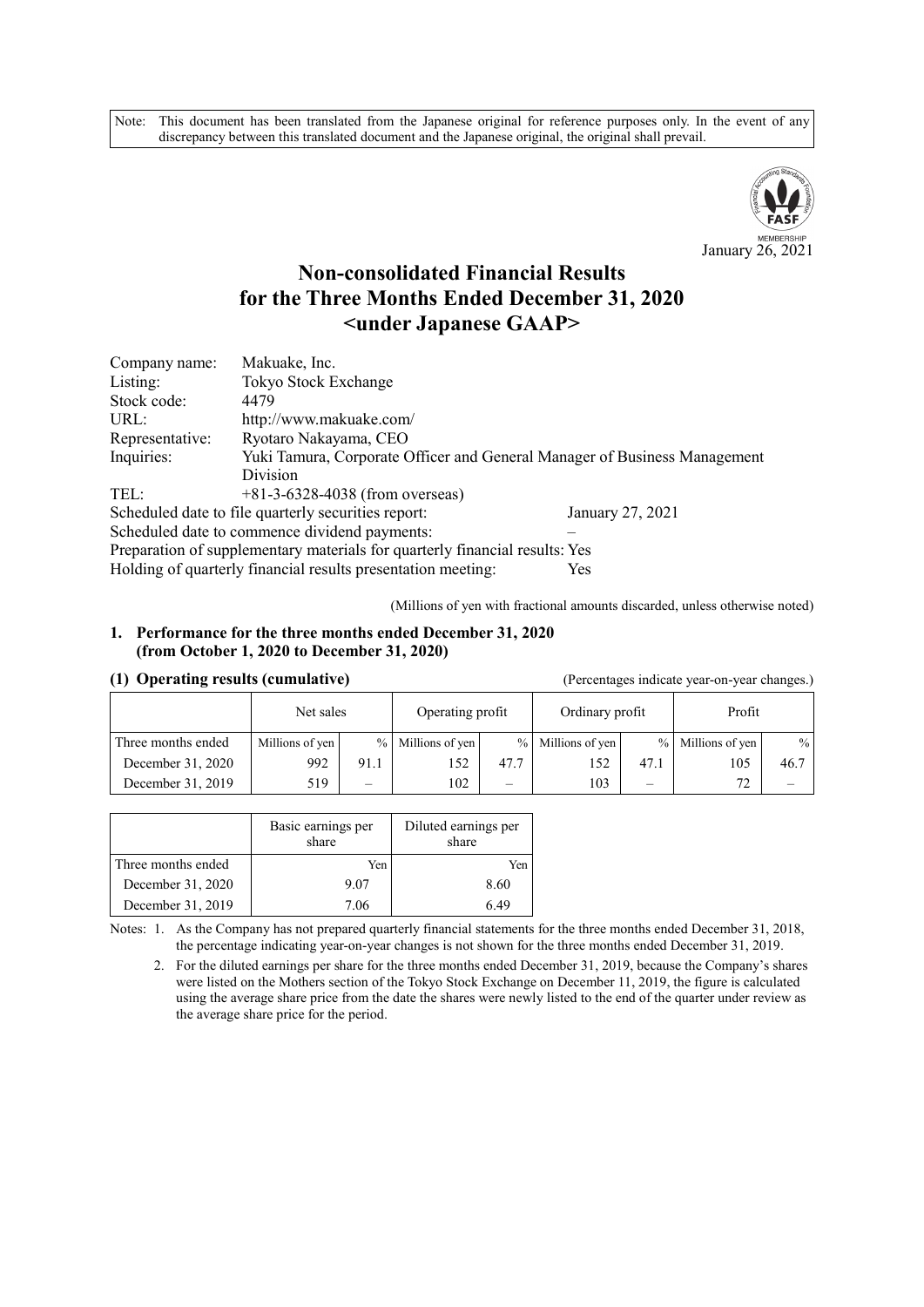## **(2) Financial position**

|                    | Total assets    | Net assets      | Equity ratio  |
|--------------------|-----------------|-----------------|---------------|
| As of              | Millions of yen | Millions of yen | $\frac{0}{0}$ |
| December 31, 2020  | 5,495           | 2,785           | 50.4          |
| September 30, 2020 | 6.173           | 2,673           | 43.           |

Reference: Equity

As of December 31, 2020  $\text{\textsterling}2,769$  million As of September 30, 2020  $\text{\#2,662}$  million

#### **2. Cash dividends**

|                                                     | Annual dividends     |                       |                      |                 |       |
|-----------------------------------------------------|----------------------|-----------------------|----------------------|-----------------|-------|
|                                                     | First<br>quarter-end | Second<br>quarter-end | Third<br>quarter-end | Fiscal year-end | Total |
|                                                     | Yen                  | Yen                   | Yen                  | Yen             | Yen   |
| Fiscal year ended<br>September 30, 2020             |                      | 0.00                  |                      | 0.00            | 0.00  |
| Fiscal year ending<br>September 30, 2021            |                      |                       |                      |                 |       |
| Fiscal year ending<br>September 30, 2021 (Forecast) |                      | 0.00                  |                      | 0.00            | 0.00  |

Note: Revisions to the cash dividend forecasts most recently announced: None

## **3. Earnings forecasts for the fiscal year ending September 30, 2021 (from October 1, 2020 to September 30, 2021)**

(Percentages indicate year-on-year changes.) Net sales Operating profit | Ordinary profit | Profit Basic earnings per share Millions of yen  $\frac{9}{6}$  Millions of yen  $\frac{1}{\sqrt{2}}$  Millions of yen  $\sim$  Millions of yen % Yen Fiscal year ending Fiscal year ending<br>September 30, 2021 5,172 60.4 620 21.5 617 20.6 450 21.8 38.61

Note: Revisions to the earnings forecasts most recently announced: None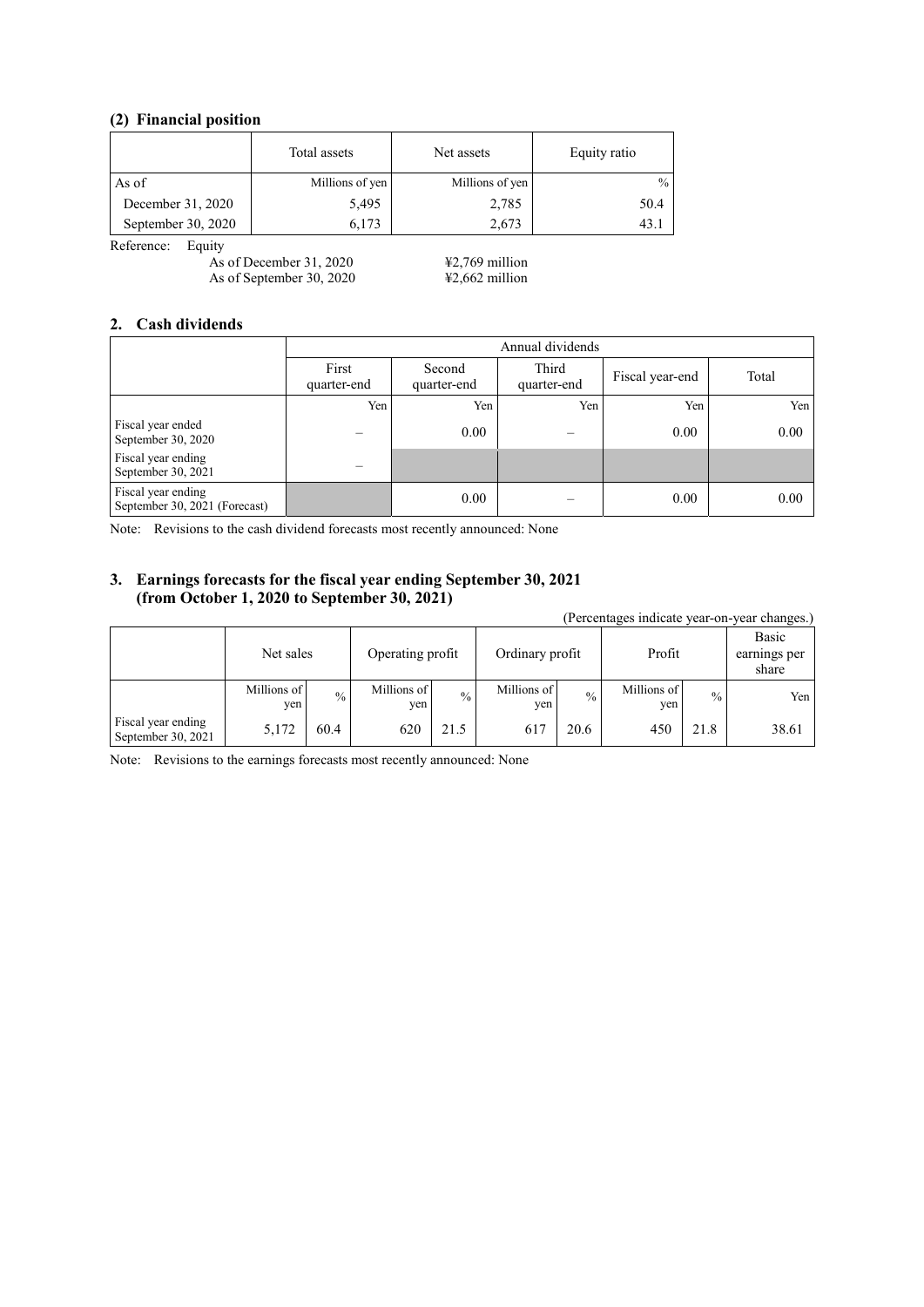**\* Notes** 

- (1) Application of special accounting treatments for the preparation of quarterly financial statements: None
- (2) Changes in accounting policies, changes in accounting estimates, and restatement
	- (i) Changes in accounting policies due to revisions to accounting standards and other regulations: None
	- (ii) Changes in accounting policies due to other reasons: None
	- (iii) Changes in accounting estimates: None
	- (iv) Restatement: None
- (3) Number of issued shares (common shares)
	- (i) Total number of issued shares at the end of the period (including treasury shares)

| As of December 31, 2020  | 11,673,700 shares |
|--------------------------|-------------------|
| As of September 30, 2020 | 11,667,700 shares |

(ii) Number of treasury shares at the end of the period

| As of December 31, 2020  | 24 shares |
|--------------------------|-----------|
| As of September 30, 2020 | 24 shares |

(iii) Average number of shares during the period (cumulative from the beginning of the fiscal year)

| For the three months ended December 31, 2020 | 11.672.502 shares   |
|----------------------------------------------|---------------------|
| For the three months ended December 31, 2019 | $10,220,348$ shares |

- \* Quarterly financial results reports are exempt from quarterly review conducted by an audit corporation.
- \* Proper use of earnings forecasts, and other special matters

The forward-looking statements, including earnings forecasts, contained in these materials are based on information currently available to the Company and on certain assumptions deemed to be reasonable. These statements do not purport that the Company pledges to realize such statements. Actual business and other results may differ substantially due to various factors.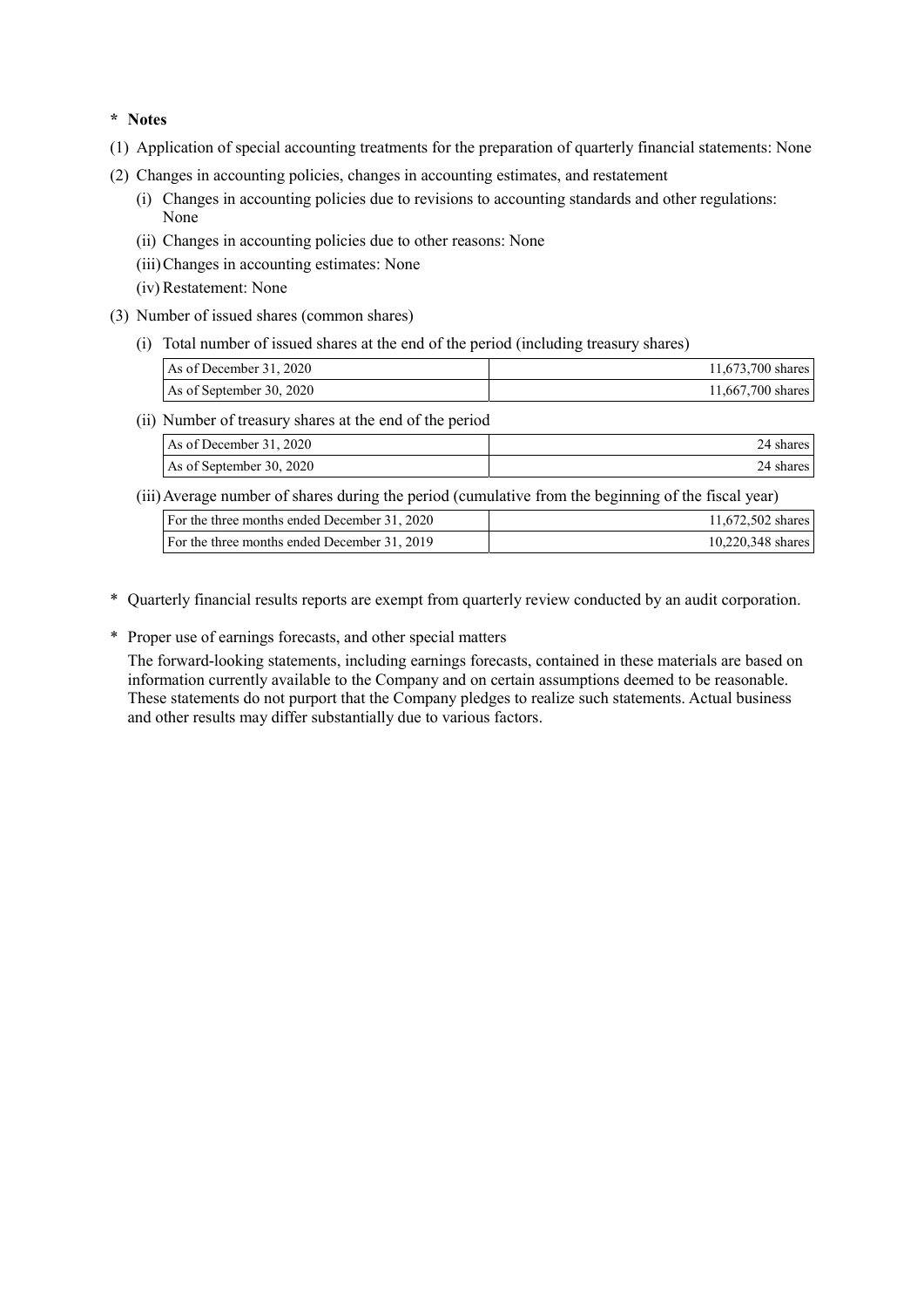# **Attached materials**

# **Index**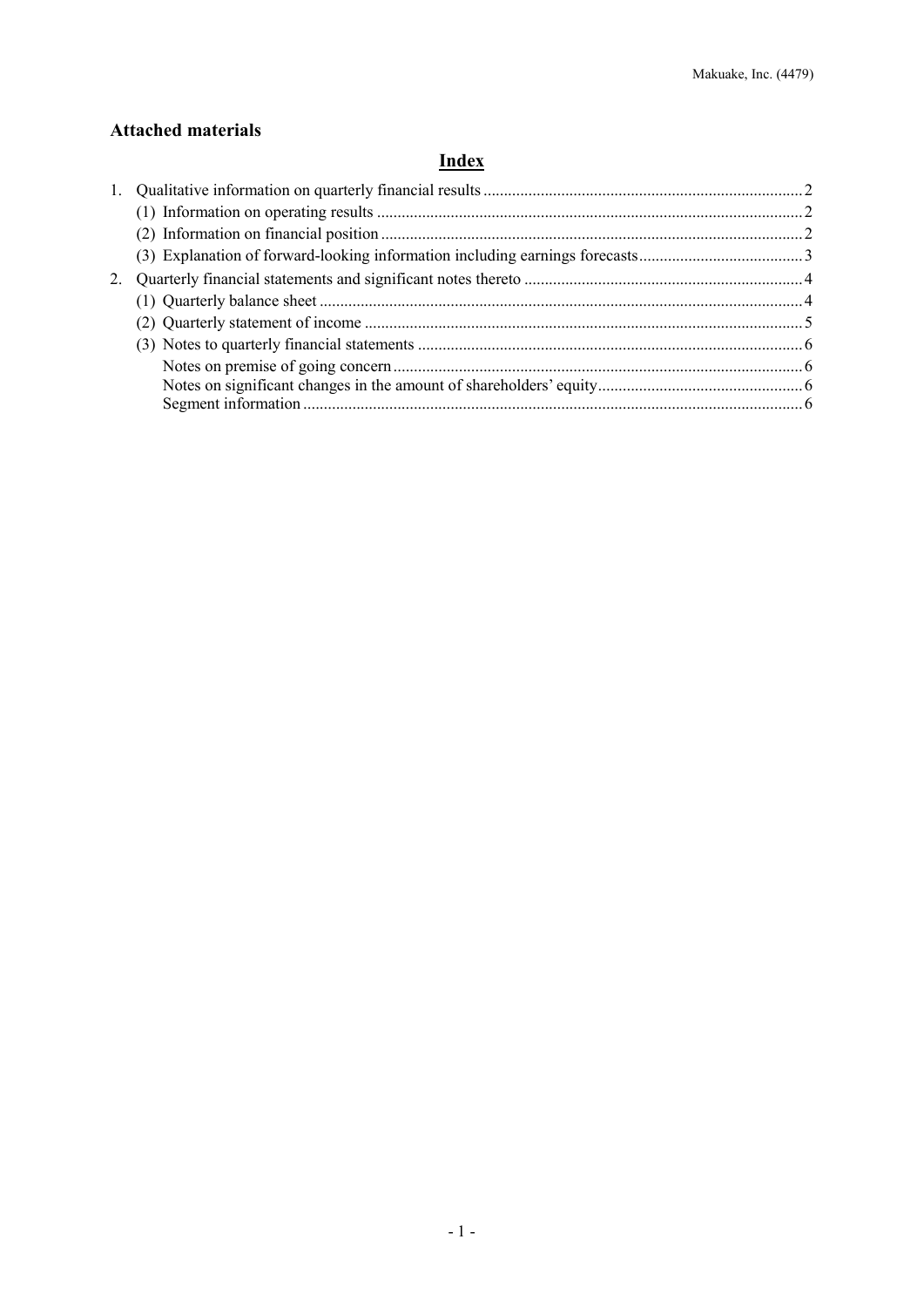## **1. Qualitative information on quarterly financial results**

## **(1) Information on operating results**

The forward-looking statements in this report were prepared based on information available as of the end of the quarter under review.

Based on its vision of "Create a world where all the good things are born, spread, and continue to exist," the mission of Makuake, Inc. (the "Company") is to "Connect the world through the creation of new things." We operate the "Makuake" platform to provide a place to discover and acquire something new to the world.

In the three months of the fiscal year ending September 30, 2021, despite continuing difficult conditions caused by the global spread of the novel coronavirus disease (COVID-19), the Japanese economy is expected to follow a path of recovery, as measures to prevent the spread of COVID-19 are being taken in Japan and overseas. However, we must pay close attention to the risk of global economic decline caused by future changes in the spread of infection, and the future remains uncertain.

The business environment for the Company is affected by multiple markets, including the new product offline debut market, the e-commerce market for debuting new products, and the e-commerce market for pre-ordering new services. We believe that the e-commerce market for debuting new products and services has extraordinarily high growth potential.

Amid these conditions, business operators (project owners) are continuing to shift from exhibitions, trade fairs, and offline physical stores to online as their venue to debut new products and services. Additionally, demand is increasing among consumers (project supporters) for new approaches to consumption in the form of enjoying, searching for, and support purchasing new products online that fit their tastes and preferences, rather than new goods and services selected, displayed and sold by distributors in offline physical stores.

Following the rapid business growth in the fiscal year ended September 30, 2020, in the period under review, we enhanced our quality assurance system for pre-sales and prepared for further growth from the second quarter onward. Specifically, in the curator division, which supports maximizing the appeal of projects posted, we enhanced our hiring and development system, our system to share knowhow, and our consulting capabilities. At the same time, at the inspection and legal division which screens project suitability and feasibility, we enhanced our hiring and development system, reexamined the screening items by category, and streamlined our screening flow. Additionally, at the monitoring division that monitors project progress and responds to trouble, we automated our monitoring system and enhanced operations to prevent trouble. Furthermore, at the development division, we built and streamlined our operations system and enhanced our access platform.

Against this backdrop, as the number of projects posted by project owners continuously increases, to focus on enhancing our quality assurance system, we reduced promotions for project supporters, resulting in a declining trend of inflow of project supporters to the site. Total support purchase value rose by 106.7% year on year to ¥4,512,189 thousand, as we steadily continue to expand the scale of business.

As a result, for the period under review, the Company recorded net sales of ¥992,732 thousand (up 91.1% year on year), operating profit of ¥152,009 thousand (up 47.7% YoY), ordinary profit of ¥152,232 thousand (up 47.1% YoY) and profit of ¥105,813 thousand (up 46.7% YoY).

As the Company consists of a single business segment, the Makuake service, a platform for people to make support purchases of new things and experiences, information by segment is omitted.

## **(2) Information on financial position**

Assets

At the end of the quarter under review, total assets decreased by ¥678,231 thousand from the previous fiscal year-end to ¥5,495,215 thousand.

Current assets decreased by ¥838,762 thousand to ¥4,809,076 thousand. The main components included a decrease of ¥691,370 thousand in cash and deposits.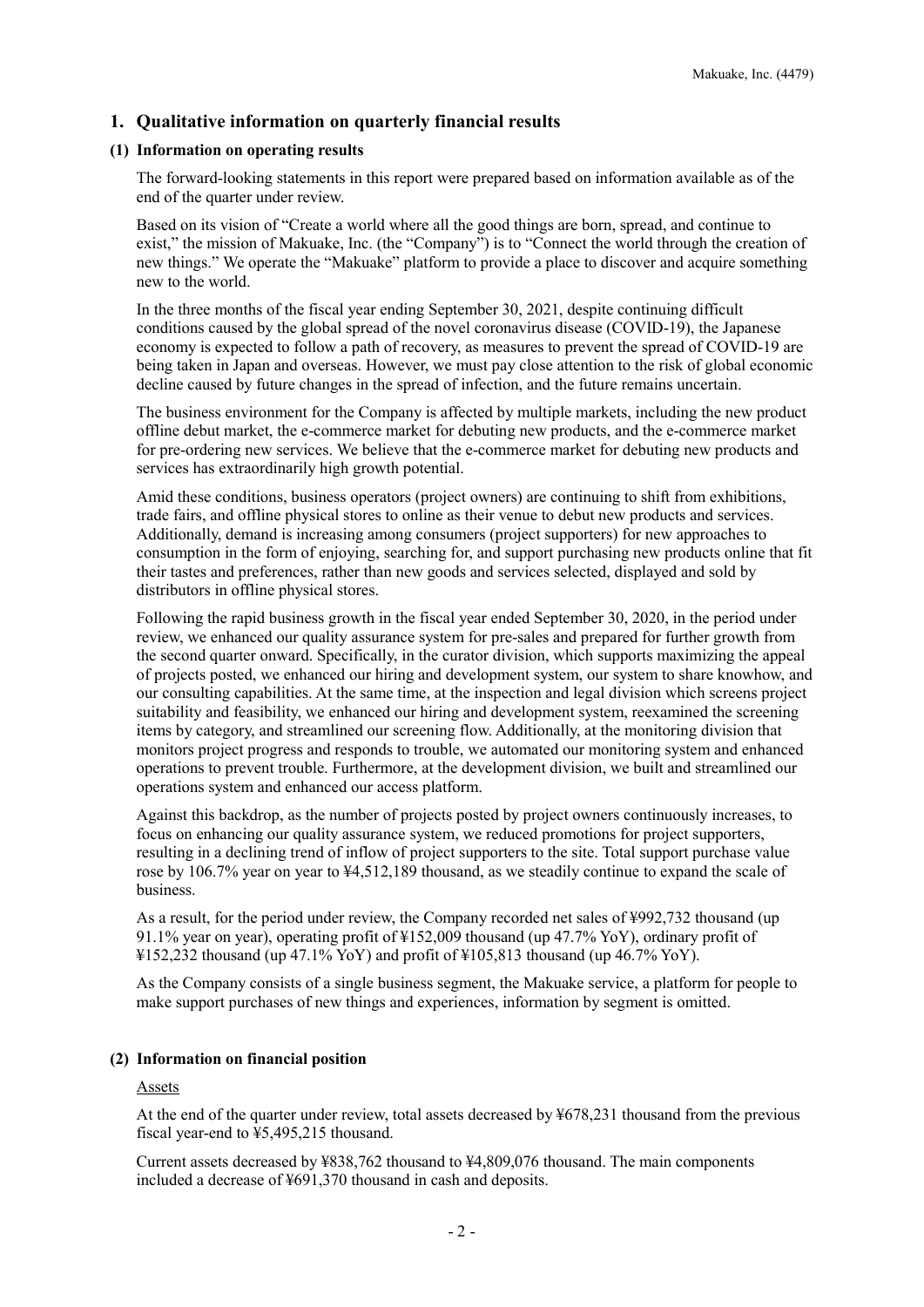Non-current assets increased by ¥161,938 thousand to ¥675,206 thousand. The main components included an increase of ¥113,732 thousand in investments and other assets.

#### Liabilities

At the end of the quarter under review, liabilities decreased by ¥790,524 thousand from the previous fiscal year-end to ¥2,709,904 thousand.

Current liabilities decreased by ¥793,764 thousand to ¥2,678,328 thousand. The main components included decreases of ¥425,677 thousand in accounts payable - other and ¥203,585 thousand in deposits received.

Non-current liabilities increased by ¥3,240 thousand to ¥31,576 thousand. The main components included an increase of ¥3,240 thousand in provision for continuous services benefits.

#### Net assets

At the end of the quarter under review, net assets increased by ¥112,293 thousand from the previous fiscal year-end to ¥2,785,310 thousand. The main components included an increase of ¥105,813 thousand in retained earnings due to recording of profit.

#### **(3) Explanation of forward-looking information including earnings forecasts**

There is no change to the earnings forecasts for the fiscal year ending September 30, 2021 from the forecasts announced on October 27, 2020.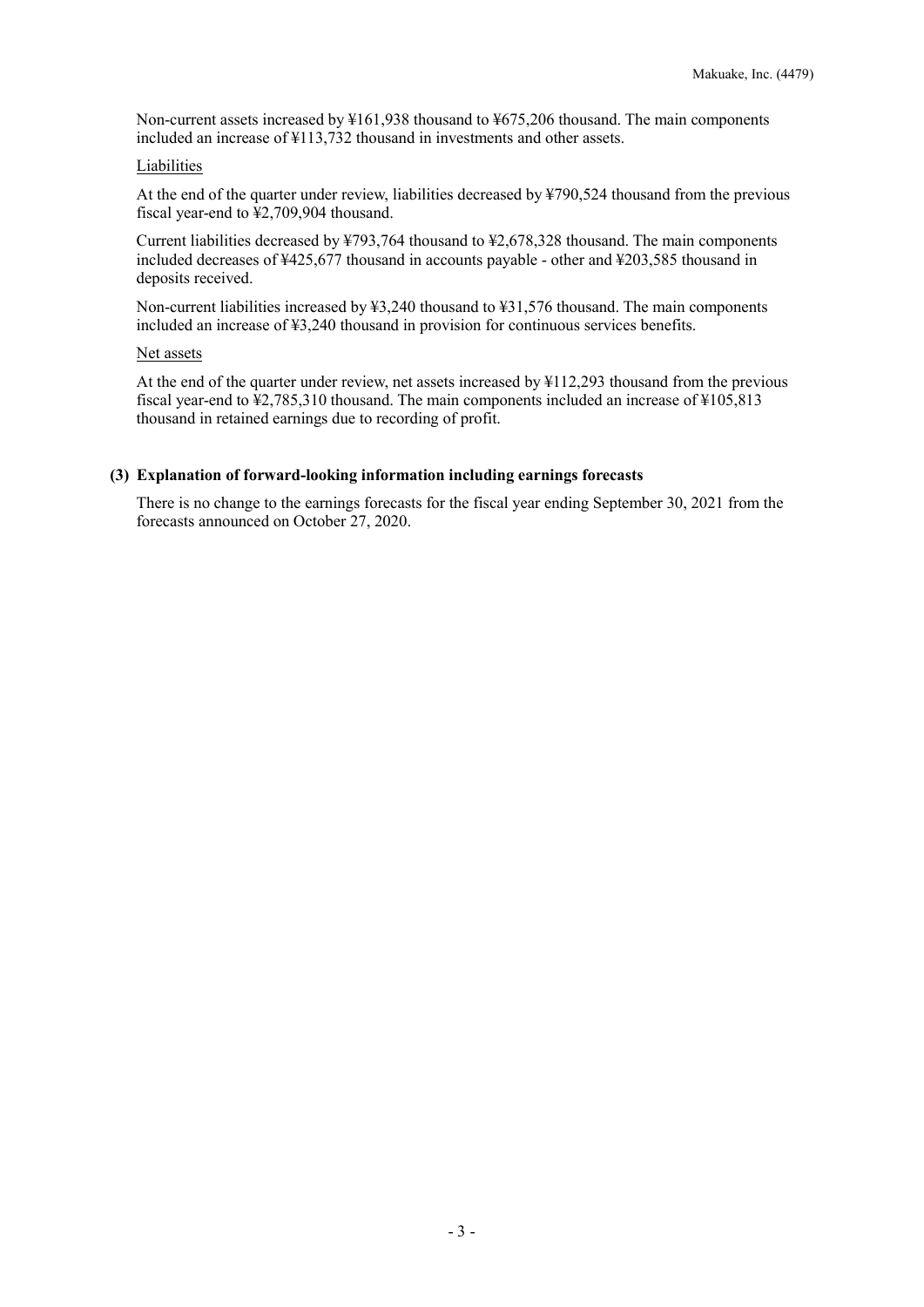# **2. Quarterly financial statements and significant notes thereto**

# **(1) Quarterly balance sheet**

|                                            |                          | (Thousands of yen)      |
|--------------------------------------------|--------------------------|-------------------------|
|                                            | As of September 30, 2020 | As of December 31, 2020 |
| Assets                                     |                          |                         |
| Current assets                             |                          |                         |
| Cash and deposits                          | 5,109,351                | 4,417,981               |
| Accounts receivable - trade                | 530,318                  | 365,639                 |
| Other                                      | 15,164                   | 32,451                  |
| Allowance for doubtful accounts            | (6,996)                  | (6,996)                 |
| Total current assets                       | 5,647,838                | 4,809,076               |
| Non-current assets                         |                          |                         |
| Property, plant and equipment              | 46,969                   | 49,116                  |
| Intangible assets                          | 356,458                  | 402,518                 |
| Investments and other assets               |                          |                         |
| Other                                      | 117,376                  | 231,108                 |
| Allowance for doubtful accounts            | (7, 537)                 | (7, 537)                |
| Total investments and other assets         | 109,839                  | 223,571                 |
| Total non-current assets                   | 513,267                  | 675,206                 |
| Deferred assets                            | 12,340                   | 10,933                  |
| <b>Total</b> assets                        | 6,173,446                | 5,495,215               |
| Liabilities                                |                          |                         |
| Current liabilities                        |                          |                         |
| Income taxes payable                       | 155,480                  | 49,492                  |
| Deposits received                          | 2,345,603                | 2,142,018               |
| Other                                      | 971,008                  | 486,817                 |
| Total current liabilities                  | 3,472,093                | 2,678,328               |
| Non-current liabilities                    |                          |                         |
| Provision for continuous services benefits | 28,336                   | 31,576                  |
| Total non-current liabilities              | 28,336                   | 31,576                  |
| <b>Total liabilities</b>                   | 3,500,429                | 2.709.904               |
| Net assets                                 |                          |                         |
| Shareholders' equity                       |                          |                         |
| Share capital                              | 1,136,847                | 1,137,465               |
| Capital surplus                            | 1,136,847                | 1,137,465               |
| Retained earnings                          | 388,949                  | 494,762                 |
| Treasury shares                            | (115)                    | (115)                   |
| Total shareholders' equity                 | 2,662,529                | 2,769,578               |
| Share acquisition rights                   | 10,488                   | 15,732                  |
| Total net assets                           | 2,673,017                | 2,785,310               |
| Total liabilities and net assets           | 6,173,446                | 5,495,215               |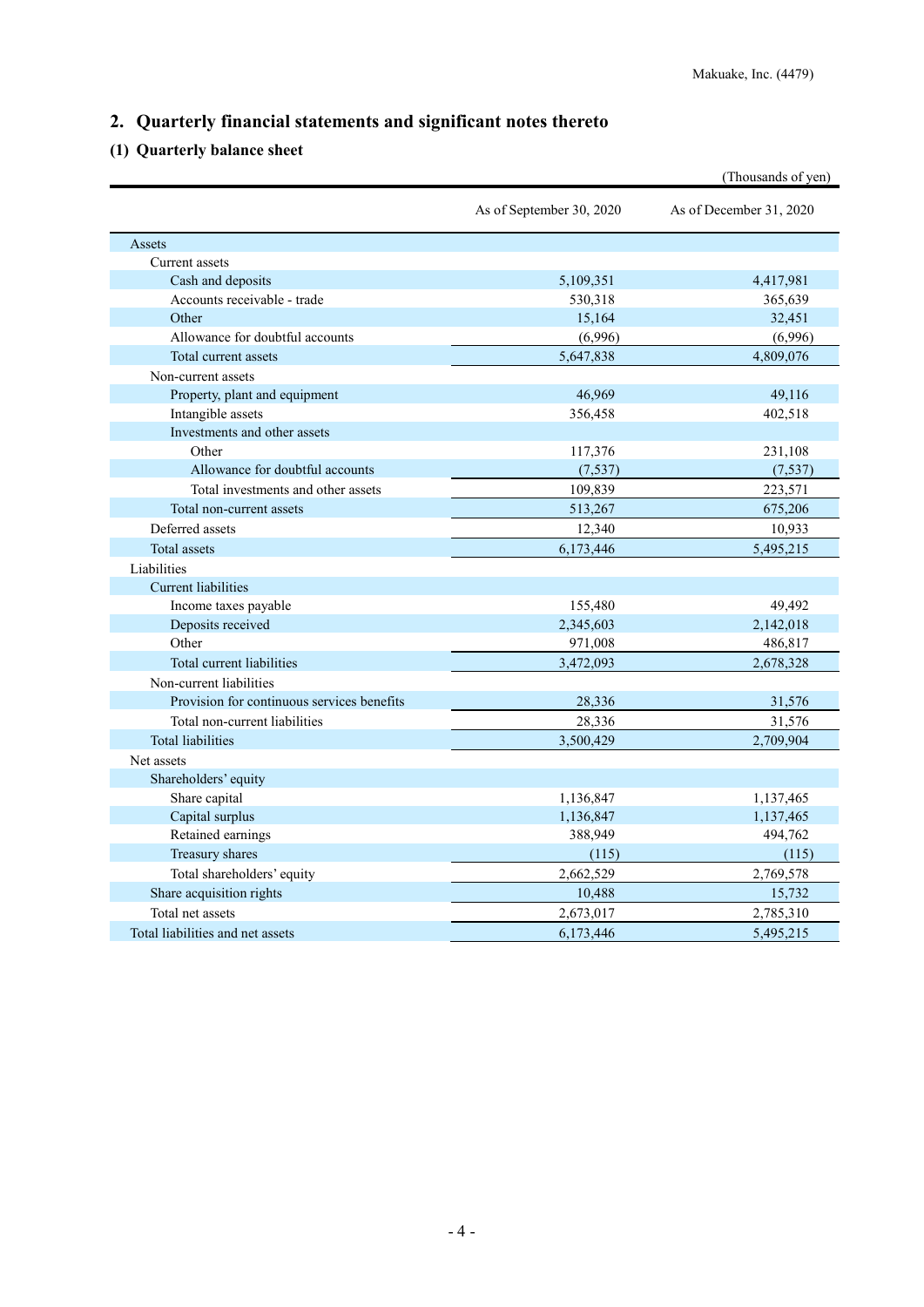# **(2) Quarterly statement of income**

|                                              |                                         | (Thousands of yen)                      |
|----------------------------------------------|-----------------------------------------|-----------------------------------------|
|                                              | Three months ended<br>December 31, 2019 | Three months ended<br>December 31, 2020 |
| Net sales                                    | 519,503                                 | 992,732                                 |
| Cost of sales                                | 101,211                                 | 187,270                                 |
| Gross profit                                 | 418,292                                 | 805,461                                 |
| Selling, general and administrative expenses | 315,399                                 | 653,451                                 |
| Operating profit                             | 102,893                                 | 152,009                                 |
| Non-operating income                         |                                         |                                         |
| Lecture fees and other income                | 833                                     | 1,611                                   |
| Other                                        | 205                                     | 19                                      |
| Total non-operating income                   | 1,039                                   | 1,630                                   |
| Non-operating expenses                       |                                         |                                         |
| Interest expenses                            | 85                                      |                                         |
| Amortization of share issuance costs         | 376                                     | 1,407                                   |
| Total non-operating expenses                 | 461                                     | 1,407                                   |
| Ordinary profit                              | 103,471                                 | 152,232                                 |
| Profit before income taxes                   | 103,471                                 | 152,232                                 |
| Income taxes - current                       | 30,819                                  | 43,023                                  |
| Income taxes - deferred                      | 507                                     | 3,396                                   |
| Total income taxes                           | 31,327                                  | 46,419                                  |
| Profit                                       | 72,144                                  | 105,813                                 |